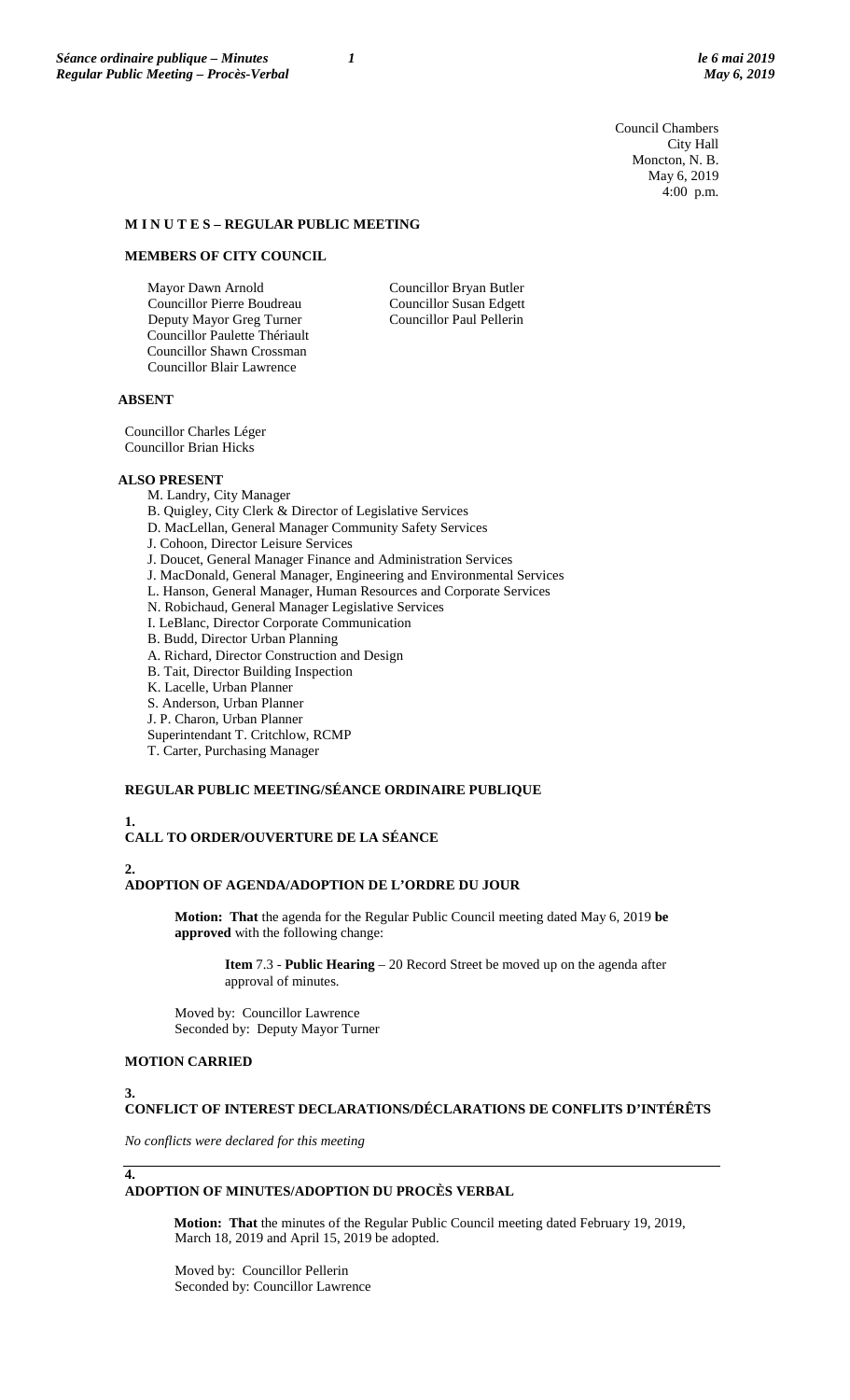#### **MOTION CARRIED**

Mr. Budd advised Council that the developer, Slate, was not able to attend the public hearing this evening. Administration felt that in light of natural justice, that the public hearing should be postponed until May 21, 2019.

**Motion: That** the Public Hearing for 20 Record Street be postponed to the May 21, 2019 Public Council Meeting as requested by the Applicant to provide them an opportunity to participate in the Public Hearing process.

Moved by: Councillor Butler Seconded by: Deputy Mayor Turner

#### **MOTION CARRIED**

# **5.**

**CONSENT AGENDA/QUESTIONS SOUMISES À L'APPROBATION DU CONSEIL**

5.1 **Street Closure and Noise By-Law Exemption** – 2019 Atlanticade / Rotary Ribfest – June 20- 23, 2019 – Streets affected: Assomption Boulevard and Downing Street

**Motion: That** permission be granted for the following street closures to accommodate the Atlanticade Motorcycle Festival from Thursday June 20 to Sunday June 23, 2019:

Part 1: From 9 a.m. Thursday June 20 until 8 p.m. on Sunday, June 23, 2019:

• Closure of east-bound lane of Assomption Boulevard from Lutz Street to Mechanic Street.

• Full Closure of Downing Street from Main Street to Assomption Boulevard.

Part 2: From 5 p.m. until midnight on Thursday June 20 and from 5 p.m. Friday June 21 until 8 p.m. on Sunday, June 23, 2019:

• Closure of west-bound lane of Assomption Boulevard from Main Street to Westmorland Street.

That permission be granted for the following noise by-law exemption to accommodate evening stage entertainment on the riverfront:

From 11 p.m. until midnight on Thursday June 20, Friday June 21, and Saturday June 22, 2019.

5.2 **Street Closures** – 2019 Canada Day – July 1, 2019 – Streets affected: Assomption Boulevard and Downing Street

**Motion: That** permission be granted for the following street closure to accommodate Moncton's Canada Day celebrations on Monday July 1, 2019:

From 2 p.m. until Sunday June 30 until 11:59 p.m. on Monday, July 1

- Full Closure of Assomption Boulevard from Westmorland Street to Mechanic Street.
- Closure of east-bound lane of Assomption Boulevard from Lutz Street to Westmorland Street to detour traffic.
- Closure of west-bound lane of Assomption Boulevard from Main Street to Mechanic Street to detour traffic.
- Full Closure of Downing Street from Assomption Boulevard to Sommet Lane.
- 5.3 **Street Closures** 2019 Atlantic Nationals Street Party July 5-6, 2019 Streets affected: Main Street, Botsford Street, Westmorland Street and Downing Street

**Motion: That** permission be granted for the following street closures to accommodate the Atlantic Nationals Cruise-In and Street Party on Friday July 5, 2019:

Part 1 - for stage delivery and installation

From 1 p.m. on Thursday, July 4 to 3 a.m. on Saturday, July 6 • Closure of Main Street from Mechanic Street to Downing Street.

Part 2 – for event set-up and execution

From 6 a.m. on Friday, July 5 to 3 a.m. on Saturday, July 6

• Closure of Main Street from Mechanic Street to Lutz Street.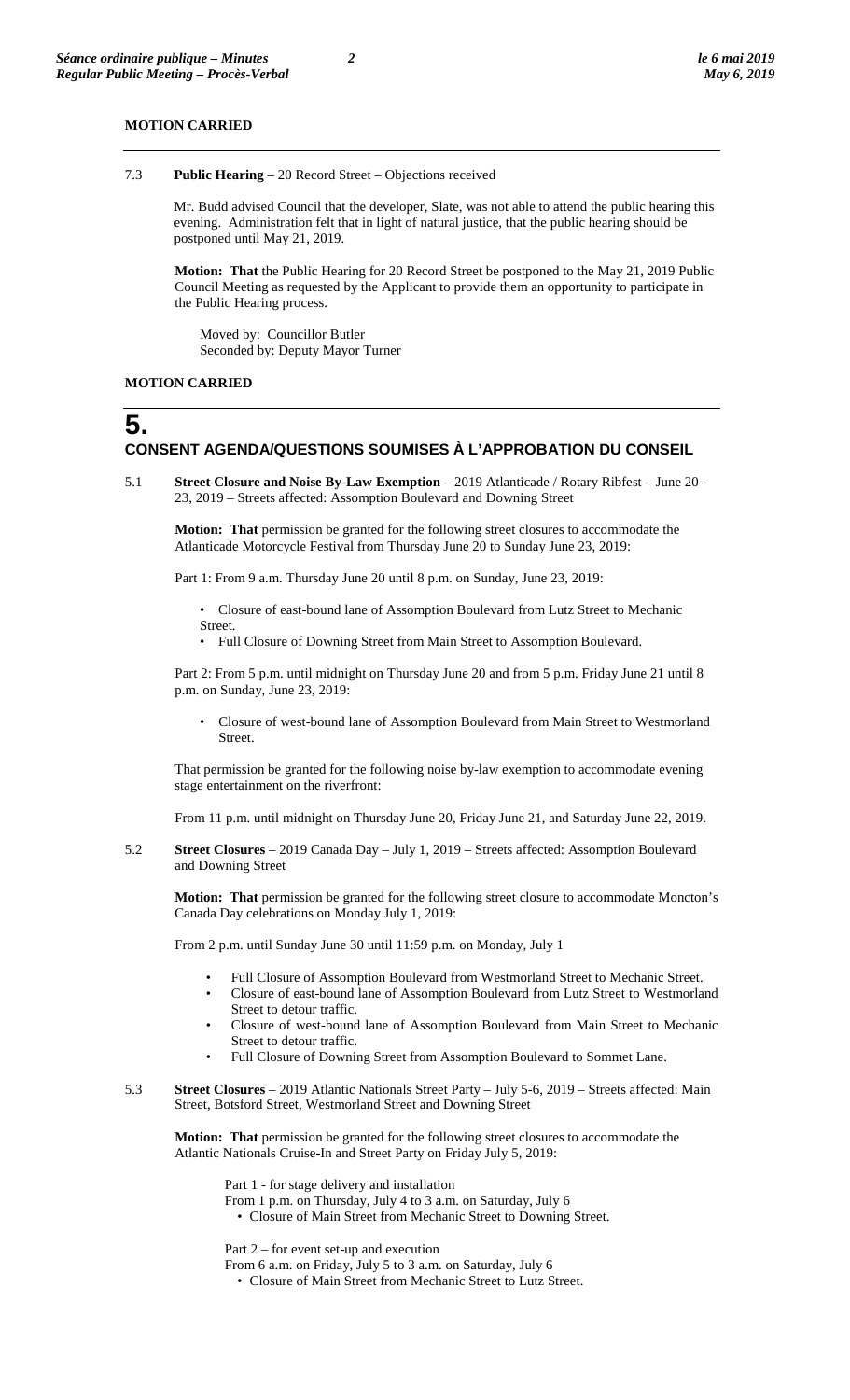- Closure of Westmorland Street from Main Street to just past the entrance of the Moncton Market.
- Closure of Botsford Street from Main Street to Queen Street.
- Closure of Downing Street from Main Street to Assomption Boulevard.

That permission be granted for a noise by-law exemption from 11 p.m. until midnight on Friday July 5, 2018 to accommodate evening stage entertainment on Main Street.

5.4 **Street Closures** – Moncton Duathlon – July 14, 2019 – Streets affected: Millennium Boulevard, St. George Boulevard, Berry Mills Road and Killam Drive

**Motion: That** the organizers of the Moncton Duathlon be granted permission for the following street closures:

- From 7 a.m. to 11 a.m. on July 14, 2019, full closure of Millennium Boulevard from Killam Drive to Russ Howard Drive.
	- DETOUR: Russ Howard Drive can be accessed by the Killam Drive roundabout near the Superior Propane Centre.
- From 7 a.m. to 11 a.m. on July 14, 2019, a one lane closure of the northern most westbound lane of St. George Boulevard from Sixth Street to Firebreak Road.
- From 7 a.m. to 11 a.m. on July 14, 2019, a full street closure of Berry Mills Road / Killam Drive from Worthington Avenue to Ayer Avenue.
	- o DETOUR: Worthington Avenue to Pellerin Street or Ayer Avenue to Pellerin Street.
- 5.5 **Street Closures**  2019 Soapbox Derby September 22, 2019 Streets affected St. George Boulevard and Dickson Boulevard

**Motion: That** the organizers of the Soapbox Derby be granted permission for the following street closures:

> • Closure of St. George Boulevard from Centennial Drive to Milner Drive, including a controlled closure point on a portion of Dickson Boulevard from 6 a.m. until 5 p.m. on Sunday, September 22, 2019.

**Motion: That** the consent agenda **be approved** as follows:

- o **Street Closure and Noise By-Law Exemption** 2019 Atlanticade / Rotary Ribfest June 20-23, 2019 – Streets affected: Assomption Boulevard and Downing Street
- o **Street Closures** 2019 Canada Day July 1, 2019 Streets affected: Assomption Boulevard and Downing Street
- o **Street Closures** 2019 Atlantic Nationals Street Party July 5-6, 2019 Streets affected: Main Street, Botsford Street, Westmorland Street and Downing Street
- Street Closures Moncton Duathlon July 14, 2019 Streets affected: Millennium Boulevard, St. George Boulevard, Berry Mills Road and Killam Drive
- o **Street Closures**  2019 Soapbox Derby September 22, 2019 Streets affected St. George Boulevard and Dickson Boulevard

Moved by: Councillor Boudreau Seconded by: Councillor Pellerin

In response to Councillor Butler's question, Ms. Somers advised that the churches in the downtown area are sent, correspondence each year regarding any street closures within the downtown area that would affect the churches.

# **MOTION CARRIED**

# **6.**

# **PUBLIC AND ADMINISTRATION PRESENTATIONS/ EXPOSÉS DU PUBLIC ET DE L'ADMINISTRATIONS**

# **6.1 PUBLIC PRESENTATIONS/ EXPOSÉS DU PUBLIC**

6.1.1 **Presentation** – Suggestion of a Mayor's Young Adults Advisory Committee – Charles MacDougall & Adrien Buote

Mr. MacDougall and Mr. Buote came before Council to propose the creation of a new committee the Mayor's Young Adults Advisory Committee.

It is the belief of the presenters that such a committee is needed, as currently, there seems to be a low engagement with young adults at City Hall and on municipal issues; a disconnect between the City and young adults, and a sense of uncertainty among leaders on where to get involved after high school, or upon arriving to study in post-secondary establishments.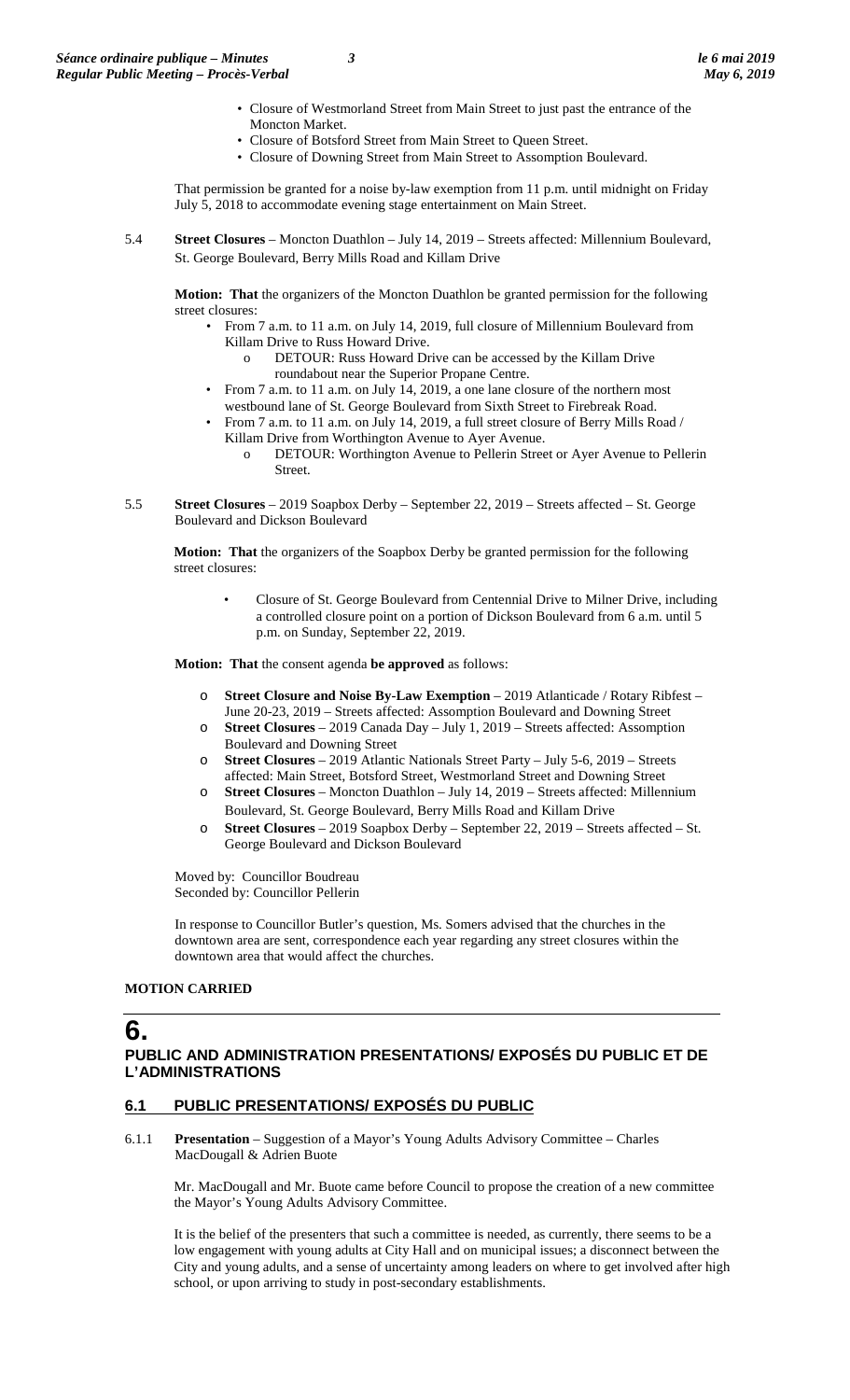By creating this committee, it would provide the following outcomes:

- Municipal government and policy that will be reflect young adults' wishes for its community
- Citizens involved in municipal issues early on, life-long voters
- Post-secondary students become more engaged in the city
- Increase in feeling of belonging to the city more impact, higher retention
- More stable forums for young people to contribute to multi-year projects
- 6.1.2 **Presentation**  Why Ban Bull Riding and all Rodeo Events Lise Doucet, Co-Founder of VEG NB

Ms. Doucet came before Council to present the cruelty involved with bull riding and any type of rodeo events. It is her opinion, along with many others, that such events explicitly condone and glorify violence and brutality toward animals. It is her belief that bringing such events to Moncton is not good for the city's image.

6.1.3 **Presentation** – Wynwood Park Detention Basin – Susan Lerette and Jenny Beers, Residents

Ms. Lerette and Beers are opposed to the location of the Wynwood Park Detention Basin. They would like to see that the basin placed in another location.

They provided many reasons for their request – such as danger to children, no flooding in the area, a large expense for 105 homes, maintenance, sediment, etc. Made mention of the 'Let's Chat' forum and the fact they added their comments; however, these were not made public. It is their opinion that Council is not being given the whole story, and would like the basin to be put on hold until more information is provided.

#### **Other Presentation/Autres présentations**

6.1.4 **Presentation** – Wynwood Park Detention Basin – Marjorie Lynch

Ms. Lynch came before Council to express her concerns regarding the unfenced 2 meter basin being built next to a city park. She feels that location should be reconsidered.

# **6.2 ADMINISTRATION PRESENTATIONS/EXPOSÉS DE L'ADMINISTRATION**

#### 6.2.1 **Presentation** – Youth Fest Report 2019

Several members of the Mayor's Youth Advisory Committee came before Council to provide an overview of the 2019 YouthFest. The event was held on February 24, 2019 at City Hall with approximately 90 students in attendance. Once again this year, automated voting devices were used to encourage participation from all the participants. Students were asked multiple choice questions and answered using the devices.

Presentations were given by City staff member Elaine Aucoin, Director Environmental Planning & Management and Lisa Ryan Director of Outreach Programs and Services with the YMCA on the Reconnect Program. Ms. Aucoin's presentation focused on the Banning of Single Use Plastic Bag; where Ms. Ryan's presentation focused on homelessness.

Students had the opportunity to voice their opinions during the breakout sessions. Participants were divided into four groups of 20 students. There were two English groups and two French groups.

Once again this year, a mock election was held; Anna Feng, of Bernice MacNaughton High School, was elected as Mayor for the day.

A question and answer period was held with various members of Council. Students provided Council with question prior to the session for their review and then provided their answers during the session.

# **7. PLANNING MATTERS/ QUESTIONS D'URBANISME**

7.1 **Public Hearing** – 5 Pleasant Street – Objections received

Mr. Budd provided an overview of an application has been received from ATMJ Properties LTD., agent, on behalf of the Roman Catholic Archbishop of Moncton, land owner, to rezone a portion of 5 Pleasant Street (PID 00800367) from P1 Zone (Community Use) to R3 Zone (Multiple Unit Dwelling) to accommodate the development of a four storey, a 80 unit residential building.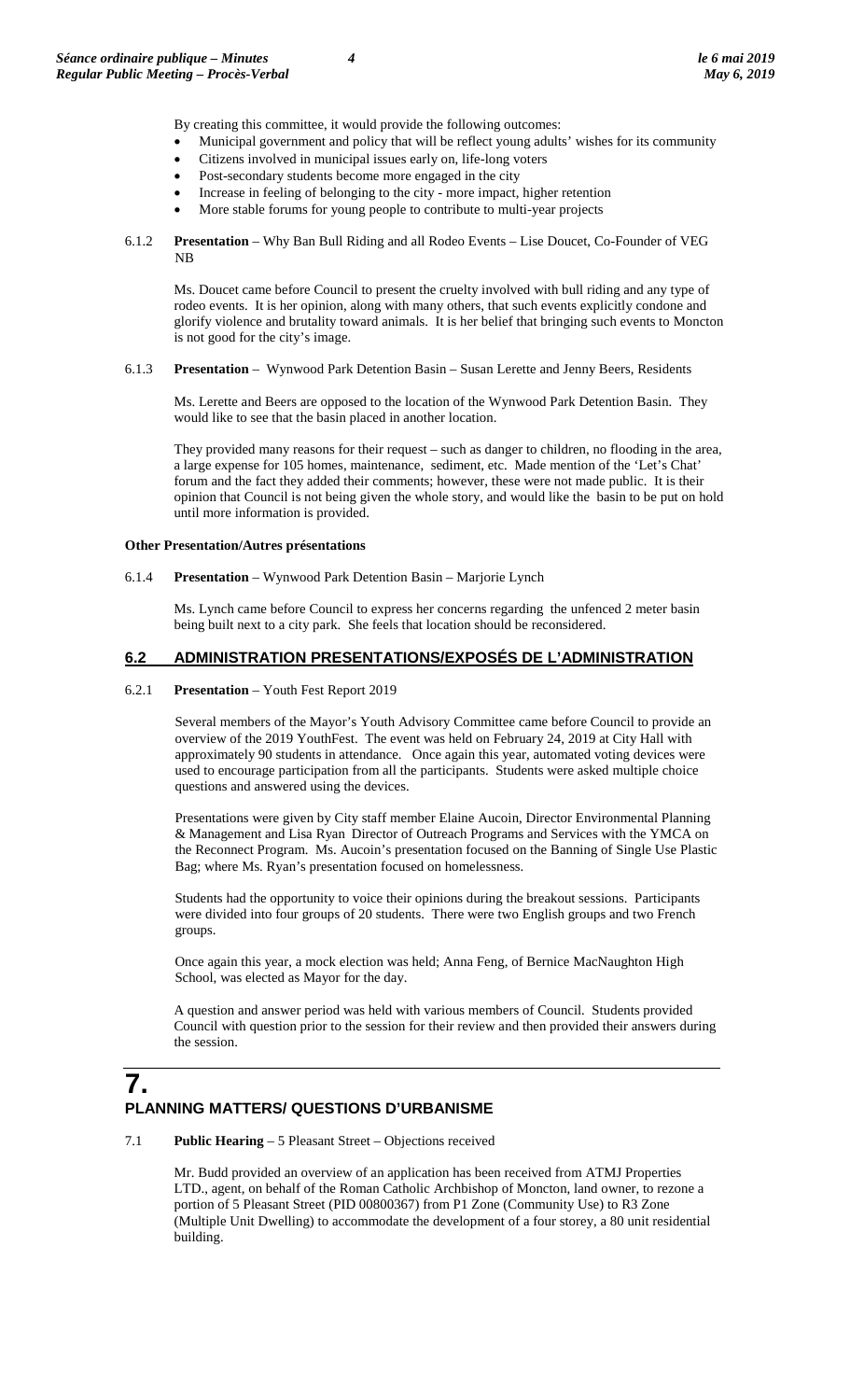Rezoning from P1 (Community Use) to R3 (Multiple Unit Dwelling) Zone will require an amendment to Schedule 1 of the Municipal Plan to amend the designation from CU (Community Use) to NH (Neighbourhood).

At the March 18, 2019 Regular Public Meeting, Moncton City Council resolved that a Public Hearing be scheduled for May 6, 2019 for the consideration of objections to the proposed Municipal Plan amendment Z-113.26 and Zoning By-law amendment Z-213.65 for a portion of 5 Pleasant Street (PID 00800367).

A public presentation was held on April 1, 2019 to present information to the public on the Municipal Plan amendment.

Mr. Budd provided an overview of the project and advised Council that the bell tower is to remain to commemorate the church. The Heritage Board reviewed the property and will not proceed with the heritage aspect of the land.

The statutory notice of the public hearing appeared in the newspapers on April 6, 2019 while the second notice was mailed out to properties located within 100 m of the subject site on April 10, 2019.

As per the requirements of the Community Planning Act, Council also referred the Zoning Bylaw amendment to the Planning Advisory Committee (PAC) for its written views.

At its meeting of March 27, 2019 the PAC considered the proposed amendments and recommended that Council not proceed with the amendment process for Municipal Plan By-law amendment Z-113.26 and Zoning By-law amendment Z-213.65 for the following reasons:

"The board feels that the built fabric of our city should preserve and strengthen significant sightlines, respect unique architectural styles that are in short supply, and encourage our developers to be more responsible in exploring possible design solutions that do not immediately mean demolition of iconic structures."

The Planning Advisory Committee has recommended that Moncton City Council not proceed with the proposed amending Municipal Plan By-law # Z-113.26 and Zoning By-law # Z-213.65.

**Albert Boudreau** – Developer – Mr. Boudreau presented to Council that the diocese had approached him to purchase the building. Following the PAC meeting, changes to the project were made to meet their recommendations. Mr. Boudreau has received many calls from citizens who wish to be future tenants.

**Monseigneur Valerie Vienneau** – In 2017, three catholic churches in Moncton were identified for future closure. The summer of 2018, Saint Louis de France was placed on the market and sold to ATJM. In 2019, he was approached advising that Saint Louis de France had a heritage aspect.. The diocese is pleased to hear that the bell tower will be incorporated as a commemoration of the church for future years.

**Eileen Whyte** provided an email to the City Clerk's office in support of the project. This email was forwarded to Council. Ms. Whyte came before Council in support of the project.

#### **Objections:**

**John Leroux**, Architect and architect historian from Fredericton. Mr. Leroux provided an overview of the history of Moncton's historic architecture. He acknowledged the importance of the bell tower being preserved, and thanked the developers for keeping this. He provided a few examples of what the church could be repurposed as – a gym, café, meeting hall, etc. Saint Louis de France is one of the only brutalist architects buildings in Atlantic Canada. He urged Council to consider not moving forward with the proposed development.

**Etha Yarrow** – not present at the meeting. Ms. Yarrow's objection was included with the Council agenda.

Mr. Boudreau, developer, spoke to the objections. He indicated that they tried to incorporate more of the church within the new development; however, it was not feasible.

*A point of information* – Councillor Boudreau advised Council the name of the architect is not Alcade Albert; it is Arcade Albert.

**Michael Fisher**– provided an explanation of the different type of wetlands. A portion of the development is within 30 meters buffer of the permitted wetlands. A permit has been received which is valid for this season. Mr. Fisher indicated that he is responsible for the inspections, as well as the Department of Environment inspections.

In response to a question from Councillor Lawrence, Mr. Budd indicated that the bell tower will not be moved. Mr. Boudreau advised Council that the bell tower will not impede the light coming into the new development.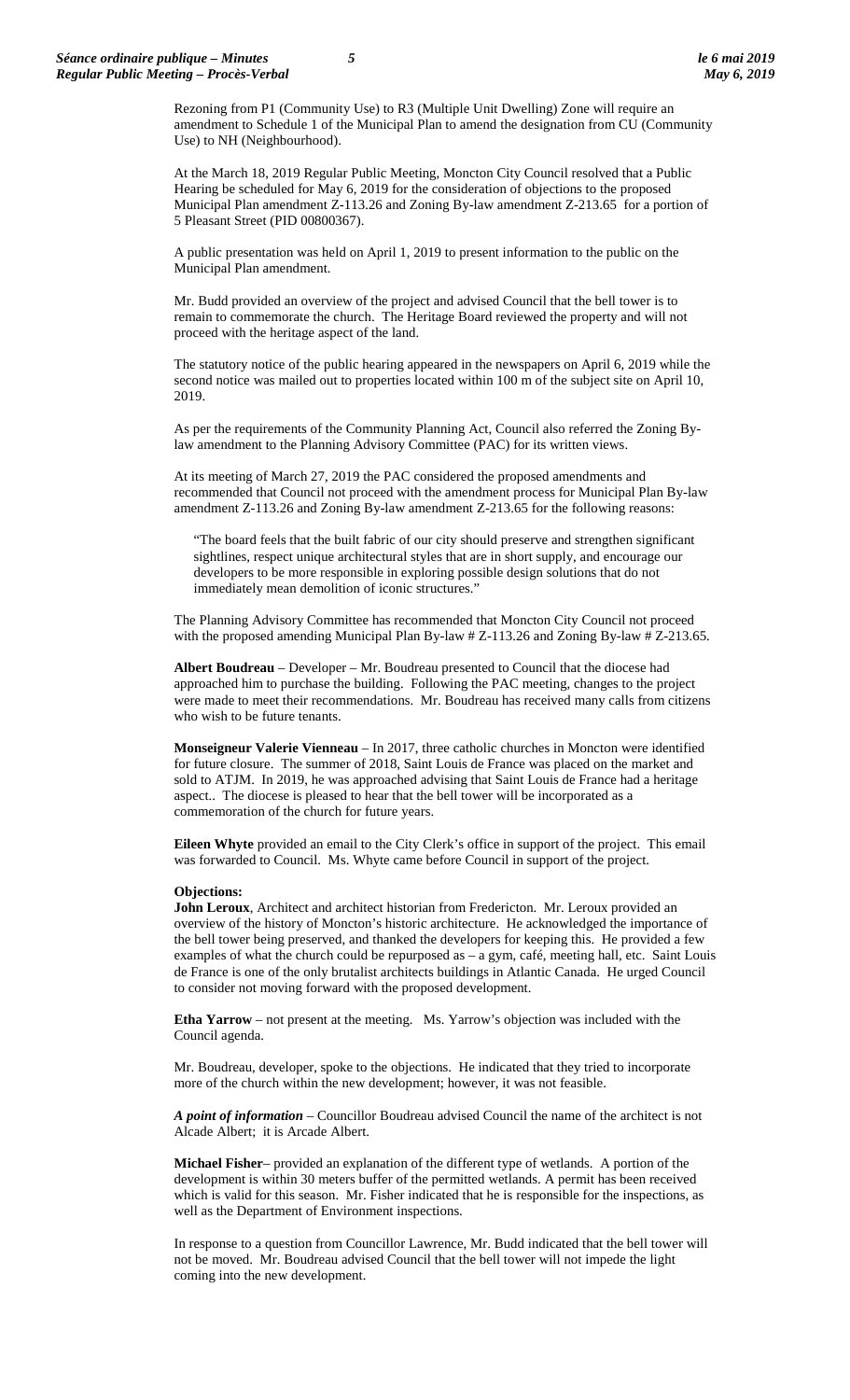Councillor Lawrence indicated that within the conditions provided by administration– he would be able to support the development if condition number one read '*commemorating the heritage value of the building'* and not commemorating the church.

Councillor Theriault referenced the letter sent to Council from the Heritage Board regarding the preservation of the potential heritage buildings within the city. Mr. Boudreau indicated that both architects, Albert and Goguen, will be commemorated within the development andplaques will be placed in the garden surrounding the bell tower.

Councillor Crossman expressed once again his concern with the traffic along Lewisville Rd.

Councillor Crossman proposed that City work with the RCMP, to regulate speed and enforcement along Lewisville Rd. City Manager Landry advised Council that during the summer months, a traffic analysis will be undertaken. Councillor Crossman wants assurance that the City to work with the RCMP on this endeavour.

Councillor Pellerin is also concerned with having left turns onto Pleasant St. and suggested that perhaps Engineering consider during the traffic study that only right hand turns be permitted in this area.

*Mayor Arnold closed the public hearing at 6:33 p.m.*

**Motion: That** the rezoning application for 5 Pleasant Street be approved, subject to the following conditions:

- 1) That a piece of the existing building be saved and integrated into the site to commemorate the church and the architecture ;
- 2) That landscaping along the western side of the building be completed as per section 129(2) of Zoning By-law Z-213 within one year of the completion of the development and that this be shown on a revised site plan prior to the issuance of a Building and Development permit;
- 3) That notwithstanding section 129(5)(b) the jogs and recesses are permitted to be larger than the required nine metres as per the elevation drawings;
- 4) That the applicant shall submit the WAWA (Wetland And Watercourse Alteration) permit prior to the issuance of a Building and Development permit
- 5) That the rezoning agreement be signed within 12 months of it coming into effect unless an extension is approved, and if the agreement is not signed by the deadline, the rezoning will not come into effect;
- 6) The development shall be carried out in substantial conformance with the plans and drawings submitted as Schedule B; and
- 7) That the \$1,000 security deposit required for a Conditional Rezoning Agreement and by-law registry fees, be paid prior to registration.

Moved by: Councillor Butler Seconded by: Councillor Edgett

# **MOTION CARRIED**

**Motion: That** the City of Moncton work with the RCMP to undertake a warrant analysis of Lewisville Rd. in conjunction with the development at 5 Pleasant Street, and that a full and comprehensive traffic analysis be undertaken, taking into consideration speed limits and TAC guidelines and that administration report to Council with recommendations, during 2020 budget deliberations.

Moved by: Councillor Crossman Seconded by: Councillor Boudreau

Councillor Edgett requested that Morton Avenue also be considered as well.

# **MOTION CARRIED**

#### 7.2 **Tentative Plan** – The Roman Catholic Archbishop of Moncton

As pursuant to section 88 of the Community Planning Act, the authority of Moncton City Council is to approve and assent to the Land for Public Purposes as shown on the Tentative Plan submitted.

The proposed subdivision relates to the rezoning application presently before Council for the property known as 5 Pleasant Street.

Should the rezoning be successful, the applicant, Albert Boudreau intends to purchase the property at 5 Pleasant and subdivide the property.

A Tentative Plan has been submitted for the following purpose.

Purpose of the Plan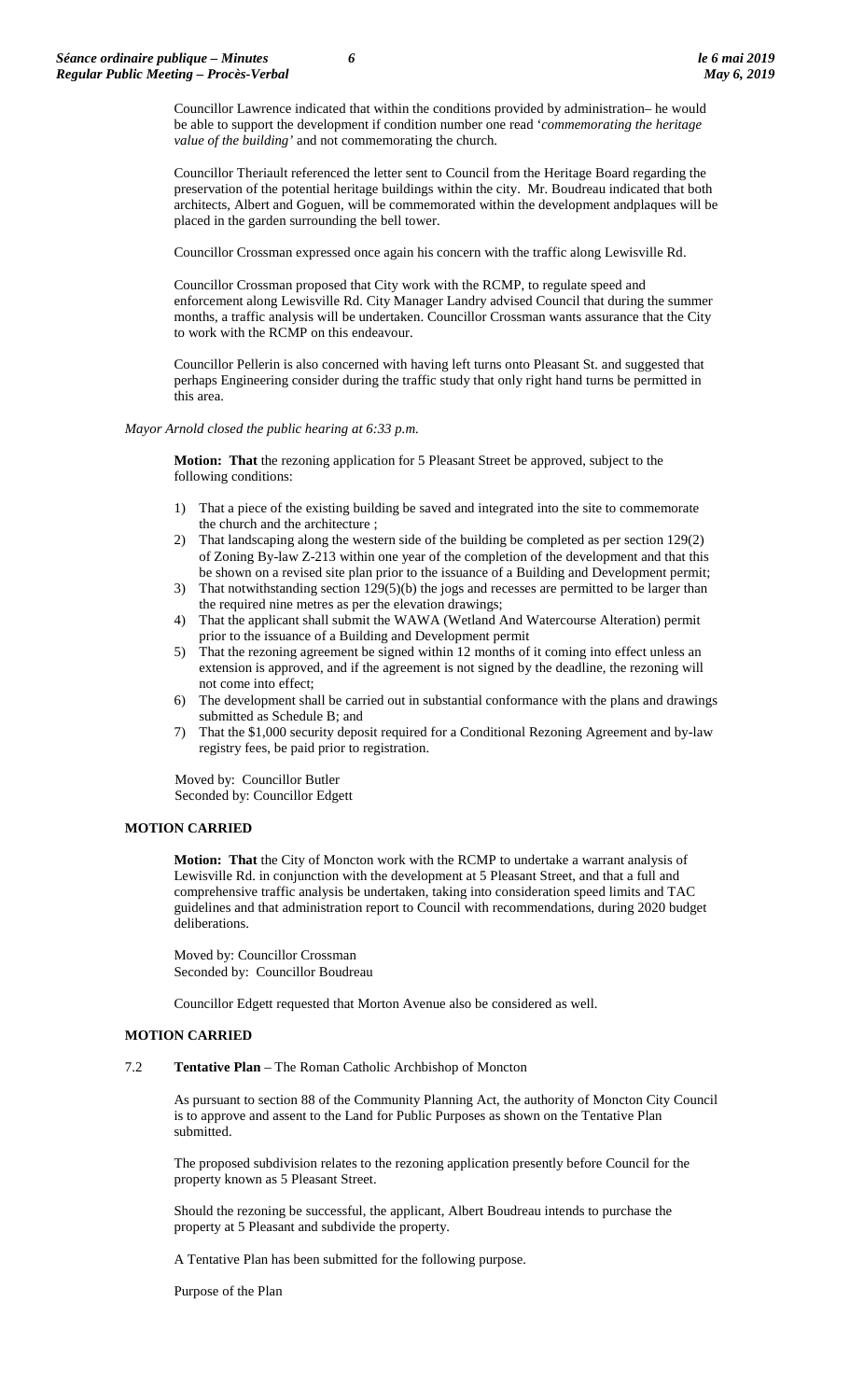- To create Lot 19-1 and 19-2 building purposes;
- To create a parcel of Land for Public Purposes; and
- To create several Public Utility Easements

**Motion: That** Moncton City Council:

• Assent to the location of the Land for Public Purposes as shown on the Tentative Plan entitled "The Roman Catholic Archbishop of Moncton Subdivision"

Moved by: Councillor Boudreau Seconded by: Deputy Mayor Turner

# **MOTION CARRIED**

7.3 **Public Hearing** – 20 Record Street – Objections received

*Item dealt with earlier in the meeting*

# **8. STATEMENTS BY MEMBERS OF COUNCIL/ EXPOSÉS DES MEMBRES DU CONSEIL**

#### *Blair Lawrence*

• Congratulated the Moncton Magic on their win and wished them luck on heading to the Canadian Nationals Basketball championships.

#### *Bryan Butler*

• Encouraged all citizens to participate in McHappy Day this Wednesday, May 08, 2019.

#### *Shawn Crossman*

• Spoke of the late Ian Fowler's vision of having a professional basketball team in Moncton coming to fruition.

#### *Greg Turner*

• Thanked the Citizens of Moncton for their trust in electing him to Council 3 years ago. He also thanked his fellow councillors for their trust in electing him as Deputy Mayor last year.

#### *Paulette Thériault*

- Participated at the AFMNB meeting last week.
- Thanked all those who participated in the Climate Change event held May 3 at City Hall. She encouraged all to take climate change seriously.

#### *Dawn Arnold*

- Spoke of the many environmental projects being undertaken within the City, made particular mention of the completed Jonathan Creek project.
- Congratulated the Frye Festival for another successful year.
- Spoke of the  $2<sup>nd</sup>$  annual Taco Week that will end tomorrow.
- Congratulated and thanked all citizens who are out there cleaning up the City.
- Encouraged all to come and support the Moncton Magic.
- Congratulated and thanked General Manager Community Safety Services, Don MacLellan, for his 15 year involvement with CAMA.

# **9.**

# **REPORTS AND RECOMMENDATIONS FROM COMMITTEES AND PRIVATE MEETINGS/ RAPPORTS ET RECOMMANDATIONS DES COMITÉS ET RÉUNIONS À HUIS CLOS**

#### 9.1 **Recommendation(s)** – Private Session – April 23, 2019

Mr. Silliker provided a brief overview of the projects that will benefit from the Business Improvement Area and Central Business District Redevelopment Grant. The City will provide over 10 years to both 42 Highfield Street (former V Hotel) and the Junction Urban Village developments a total of \$1.4 million in grant funding; however, the tax revenues over same period coming to the City will total \$1.5 million.

1. **That** Council: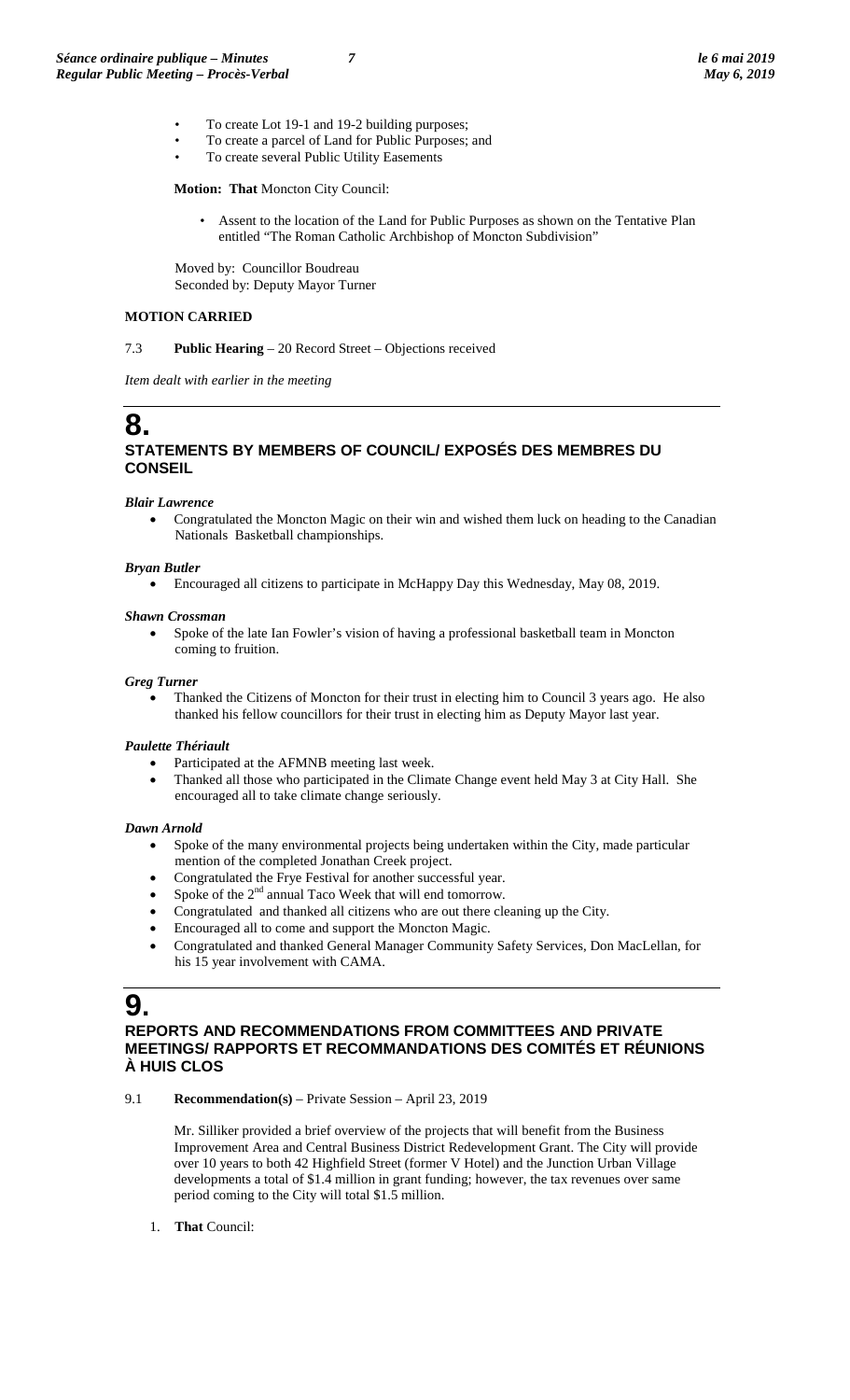- 1) Approve the Business Improvement Area and Central Business District Redevelopment Grant (3 year grant duration) for applicant Rino Savoie, President of 664879 NB Inc. for the proposed project at 42 Highfield Street; PID 70622790;
- 2) Approve the Business Improvement Area and Central Business District Redevelopment Grant (3 year grant duration) for applicant Vaughan MacLellan of Westmount-DuParc Development Inc. for the proposed Tannery Place project on Ivan Rand Drive on PID 70580162;
- 3) Approve the Municipal infrastructure Grant (additional 2 year grant duration) for applicant Vaughan MacLellan of Westmount-DuParc Development Inc. for the proposed Tannery Place project on Ivan Rand Drive on PID 70580162;
- 4) Approve the Building Permit and Planning Fee Equivalent Grant for applicant Vaughan MacLellan of Westmount-DuParc Development Inc. for the proposed Tannery Place project on Ivan Rand Drive on PID 70580162;
- 5) Direct the City's Legal Department to prepare Agreement(s) with the project proponents, and authorize the Mayor and City Clerk to execute same, and to affix the corporate seal thereto; and
- 6) Based on the financial grant models, issue the Downtown Business Improvement Area (BIA) and Central Business District Zone (CBD) Financial Incentive Program Grant to the applicants once the conditions of the Program are fulfilled and verified by City Administration.

Moved by: Councillor Lawrence Seconded by: Councillor

Councillor Pellerin expressed his concerns with only providing these incentives to development in the downtown core. Mr. Silliker indicated that once the grant program is completed the city will benefit from the higher downtown property taxes.

# **MOTION CARRIED**

2. That Request for Proposal #RFP18-012 for the provision of Event Security Services be awarded to EL Expert Security and Investigation Services, for a one (1) year period, with options to extend the agreement for up to four (4) additional one (1) year periods (if it is in the City's best interest to do so), at the negotiated hourly rate proposed herein.

Moved by: Deputy Mayor Turner Seconded by: Councillor Butler

# **MOTION CARRIED**

Mr. MacDonald provided an overview of the Water Treatment Plant Contract Extension. Algae bloom initially occurred at Tower Road in 2017. It was determined to perform treatment at the source with Phoslock®, which will be applied in 2019.

#### **Modifications:**

- Plant/facility modifications will require that 25% of plant/ treatment process will need to shutdown
- To get best design retrofit, will require input and knowledge of plant operator
- Will depend on plant operator to ensure that the plant continues to provide high quality water during plant modifications

### **Our current operator:**

- Veolia Canada Ltd.
- Contract ends Dec. 30, 2019
- Good partner and very professional over past 19+ years
- Worked on past projects with great outcomes
- Most recently worked on Blue-Green Algae issue
- Drew on global experience and in-house research team

# **Recommendation from Administration:**

- o 5 year contract extension
	- 3 years to design, tender and construct.
	- 2 years to commission, run facility and fully understand operation before tendering RFP
- o Modification period:
	- Best plant design modifications
	- Provide lowest risk to water quality during modifications,
- o Future Operating contract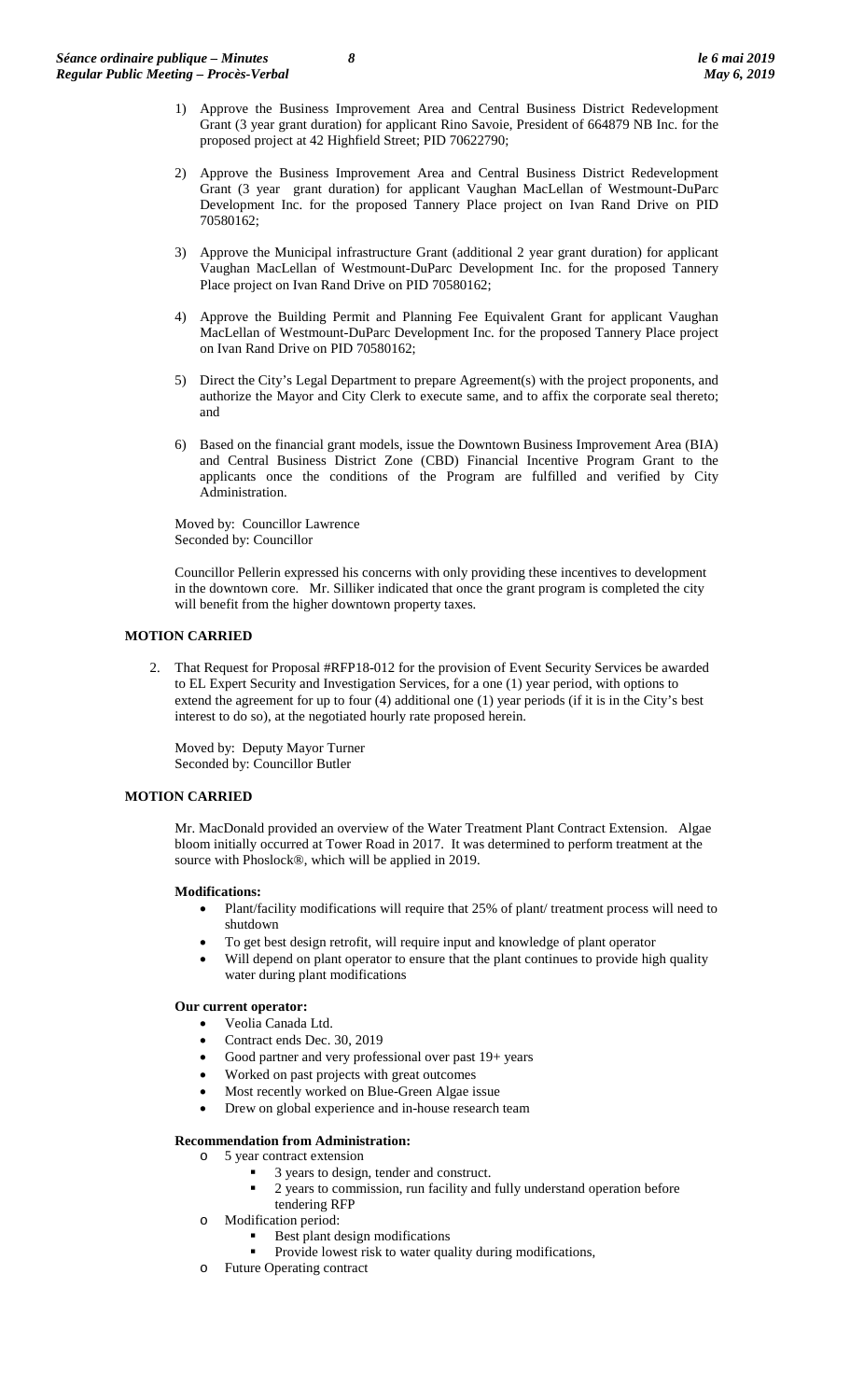- Operation fully understood and incorporated in future issuance of a Request for Proposal
- Less risk/unknowns to bidder, reduce risk of inflated bids
- Provides best value and cost options for water users.
- 3. That Council approve and direct administration to enter into a formal agreement with the Greater Moncton Water Ltd. for an extension to the current operating and lease agreements for a period of five (5) years and that the Mayor and City Clerk be authorized to sign all necessary documents and to affix the Corporate Seal thereto. Total cost to the City of Moncton, including variable electrical and chemical costs, insurance, property tax, and reserves funding, would be approximately \$3,200,000 for the first year of the contract and would similarly be adjusted thereafter for inflation and possible changes to the facility associated with proposed plant modifications.

Moved by: Councillor Lawrence Seconded by: Councillor Edgett

#### **MOTION CARRIED**

9.2 **Recommendation(s)** – Committee of the Whole – April 23, 2019

Mr. Richard provided an overview of the proposed Wynwood Park basin. In 1997-1999 the city was hit with flooding, in particular the northend. Engineering was at that time directed to do a review of the storm sewers within the city. The study showed some need for repairs in the area of Wynwood Park. A pubic consultation was held in February 2019, 8 families participated in the consultation process.

Mr. Richard advised Council that the project is a 2 phase project - phase 1 is the build of the basin and phase 2 is a complete new sewer system. This will elevate flooding in the area. The system will be twinned on Highlandview Rd. Currently, phase 1 is part of the 2019 budget, and in the design process. Phase 2 will be bought forth in 2021. Administration is recommending a natural wet detention basin.

Ms. Melanson provided an overview of the Let's Chat / Jason Moncton process, a platform the City is currently using to gather feedback from citizens/businesses within the municipality. This process was utilized to gather information from citizens in the area, and a total of 22 responses were received, and the data was compiled and provided to Engineering.

1. That Council direct Administration to complete the design and proceed to the tendering of the Wynwood Park stormwater detention basin as a naturalized wet detention basin.

Moved by: Councillor Lawrence Seconded by: Councillor Edgett

In response to Councillor Theriault, Ms. Cohoon indicated that Parks and Leisure could explore the possibility of fencing the park, and not the detention basin.

Councillor Butler suggested that the City should perhaps host another public engagement session with the neighbourhood. He expressed his disappointment at the number of responses to the survey and attendance at the meeting.

In response to a question from Councillor Crossman regardingthe possibility of 6' feet of water in the basin at all times, was not communicated to citizens, Mr. Richard indicated that should Council wish to have further public consultation, administration will do so. Councillor Crossman requested that he be provided the potential amount of water that could be found in the basin at its highest level.

Councillor Crossman will not be supporting the motion, as he feels that this is public safety issue.

# **MOTION CARRIED**

*Nay – Councillor Pellerin Councillor Crossman Councillor Butler*

That Moncton City Council enter into an agreement with the Department of National Defence to accept the 40 mm cannon from HMCS Moncton once refurbishment is complete, and that the Mayor and City Clerk be authorized to execute said agreement and to affix the corporate seal thereto.

Moved by: Councillor Pellerin Seconded by: Councillor Butler

#### **MOTION CARRIED**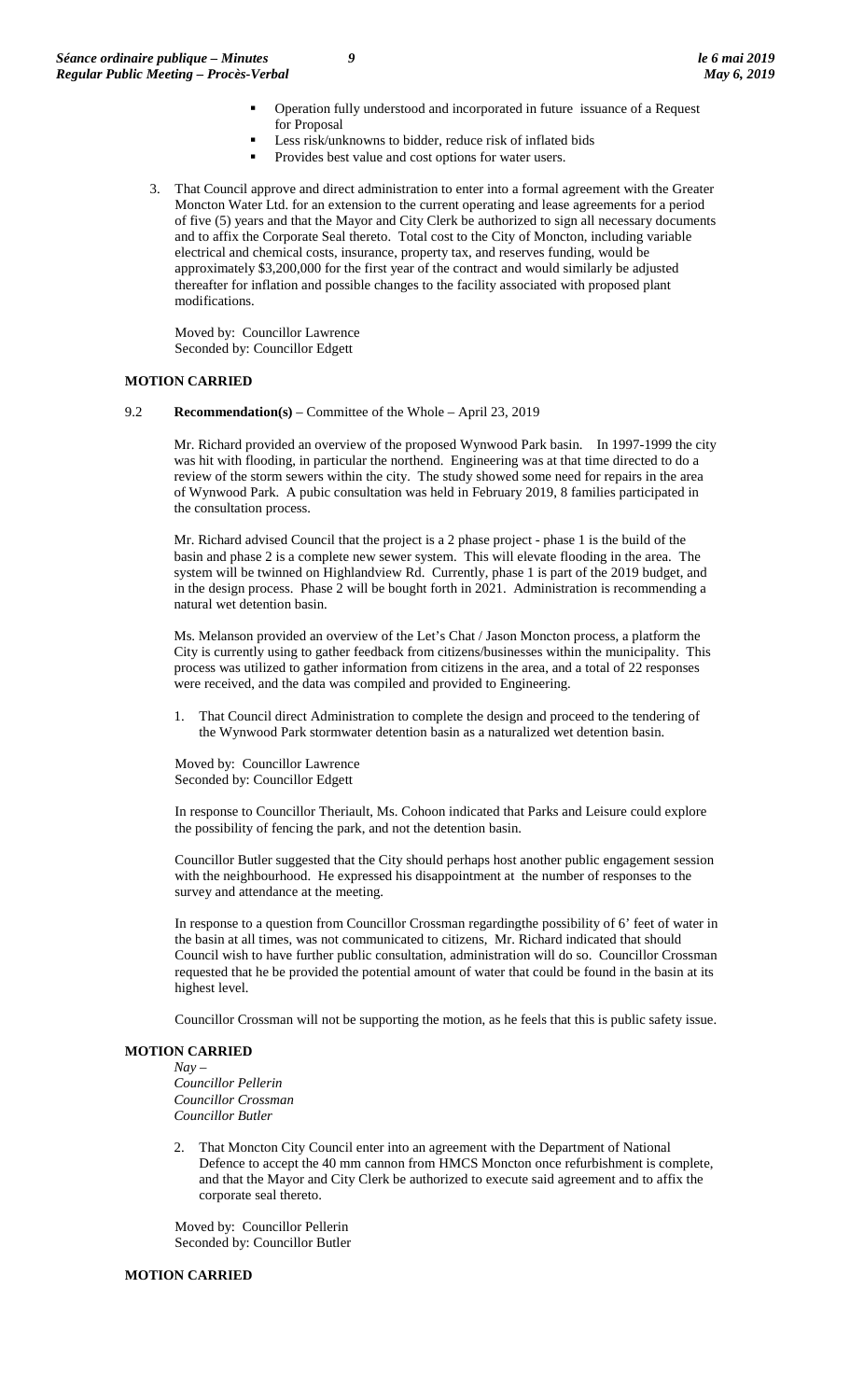3. That Moncton City Council approve the additional advocacy funding requests from the Federation of Canadian Municipalities in the amount of \$7,130 and the Cities of New Brunswick Association in the amount of \$5,526.

Moved by: Councillor Lawrence Seconded by: Councillor Butler

#### **MOTION CARRIED**

*Councillor Boudreau and Edgett left the meeting*

4. That the document entitled City of Moncton Five-Year Capital Investment Plan for the GTF Administrative Agreement 2019-2023 be adopted by Moncton City Council.

Moved by: Councillor Lawrence Seconded by: Councillor Theriault

#### **MOTION CARRIED**

# **10. REPORTS FROM ADMINISTRATION/ RAPPORTS DE L'ADMINISTRATION**

10.1 **Tender TCS19-013** – Landscape Construction Services – Renton Park (Phase II)

*Councillor Edgett returned to the meeting* 

#### **Motion :**

- 1. That Tender #TCS19-013 for Landscape Construction Services Renton Park (Phase II) be awarded to the lowest Bidder meeting the Terms & Conditions, and Specifications, being A.R. Rietzel Landscaping Ltd., for the Total Tendered Price of \$537,737.70, including H.S.T. @ 15%.
- 2. It is also recommended that a ten percent (10%) Contingency Allowance in the amount of \$53,773.77, including H.S.T. @ 15%, be established for this project to address any unforeseen / unknown site conditions which may result in additional work being required.
- 3. It is also recommended that the Mayor and City Clerk be authorized to sign an agreement with A.R. Rietzel Landscaping Ltd., and affix the Corporate Seal of the City of Moncton thereto.

Moved by: Councillor Pellerin Seconded by: Councillor Edgett

#### **MOTION CARRIED**

10.2 Additional 2019 Gas Tax Funding

**Motion: That** Council direct Administration to utilize the additional funding allocation of \$5,146,148 in Gas Tax Fund 2018 Top up on the following street resurfacing projects::

- Elmwood Drive (Keenan Drive to TCH ramp)
- Université Avenue (Wheeler Boulevard to Mountain Road)
- Archibald Street (Mountain Road to St. George Street)
- Salisbury Road (civic 235 to Gibson Road)
- Botsford Street (St. George Street to Mountain Road)<br>• Mountain Road (Robinson Street to Botsford Street)
	- Mountain Road (Robinson Street to Botsford Street)
- Church Street (St. George Street to Mountain Road)
- MacBeath Avenue south bound lane only (Connaught Avenue to Mountain Road)
- Harrisville Boulevard (Marriott Drive to Commerce Street)
- McLaughlin Drive (civic 711 to civic 1263)

Moved by: Councillor Lawrence Seconded by: Councillor Butler

#### **MOTION CARRIED**

#### 10.3 **Quotation QP19-015** – Laboratory and Field Testing Services

*Councillor Theriault left the meeting* 

**Motion: That** Quotation #QP19-015 – Laboratory and Field Testing Services be awarded to the low Bidder meeting all Terms and Conditions, and Specifications, being EXP Services Inc., at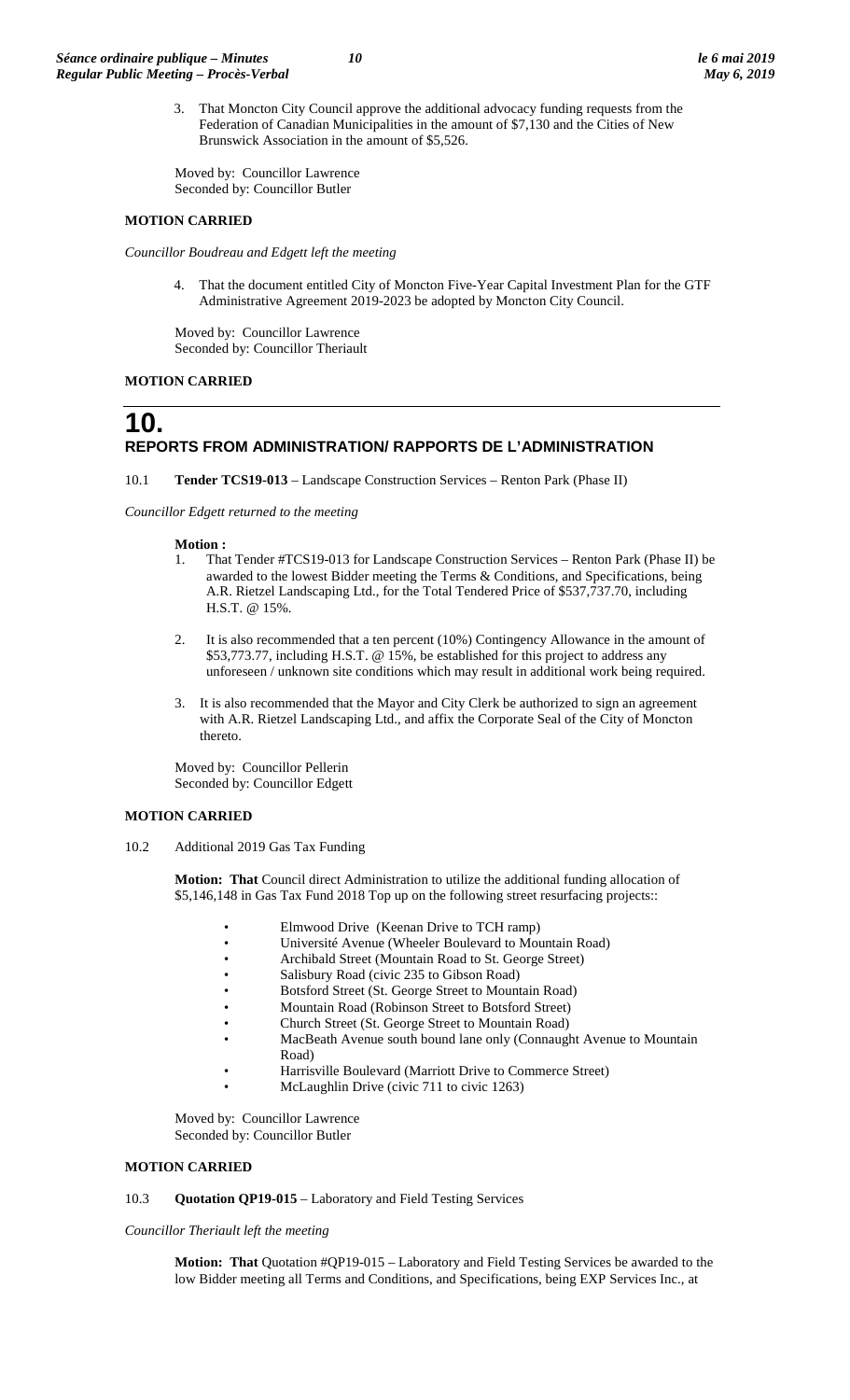the unit bid prices specified in the firm's Quotation submission, representing a Total Estimated Annual Contract Value of \$288,878.05, including H.S.T. @ 15%.

Moved by: Councillor Lawrence Seconded by: Councillor Butler

*Councillor Boudreau returned to the meeting*

# **MOTION CARRIED**

10.4 Land Lease Communities in the City of Moncton By-Law Z-919

City Solicitor, Nick Robichaud provided a brief overview of the proposed Land Lease Communities by-law Z-919.

**Motion: That** Moncton City Council approve the proposed By-Law #Z-919 "A By-Law Relating to Land Lease Communities In The City of Moncton", and begin the adoption process by giving first reading to the By-law.

Moved by: Councillor Boudreau Seconded by: Deputy Mayor Turner

*Councillor Theriault returned to the meeting*

# **MOTION CARRIED**

**11.**

# **READING OF BY-LAWS/ LECTURE D'ARRÊTÉS MUNICIPAUX**

*The City Clerk announced that the following by-laws will be posted on line at [www.moncton.ca](http://www.moncton.ca/) in lieu of reading them into the record at future meetings, pursuant to Section 15.3(a) ii (A&B) of the Local Governance Act, or same can be faxed, mailed or e-mailed to interested parties at their request*.

11.1 **A By-Law** Relating to Land Lease Communities in the City of Moncton, Being By-Law Z-919 *– First Reading*

#### *First Reading only*

*Pursuant to Section 15.3(a) ii (A&B) of the Local Governance Act the following by-laws were posted on the City of Moncton Internet site for the required time period specified in the Act. The by-laws receive second and third readings by title only.*

11.2 **A By-Law** in Amendment of a By-Law Relating to the Adoption of the City of Moncton Municipal Plan, being By-Law # Z-113.26 – Pleasant Street – *Second and third Readings (subject to approval of item 7.1)*

**Motion:** I would move that 2<sup>nd</sup> Reading be given to By-Law Z113.26.

Moved by : Councillor Lawrence Seconded by : Councillor Boudreau

#### **MOTION CARRIED**

The City Clerk gave second reading to By-law #Z-113.26

**Motion:** I would move that 3<sup>rd</sup> reading be given and that by-law Z-113.26 be ordained and passed and the Mayor and City Clerk be authorized to affix the corporate seal thereto.

Moved by : Councillor Lawrence Seconded by : Councillor Boudreau

#### **MOTION CARRIED**

The City Clerk gave third reading to By-law #Z-113.26

11.3 **A By-Law** in Amendment of the City of Moncton Zoning By-Law, being By-Law Z-213.65 – Pleasant Street – *Second and Third Readings (subject to approval of item 7.1)*

**Motion:** I would move that  $2^{nd}$  Reading be given to By-Law Z-213.65.

Moved by : Councillor Butler Seconded by : Councillor Pellerin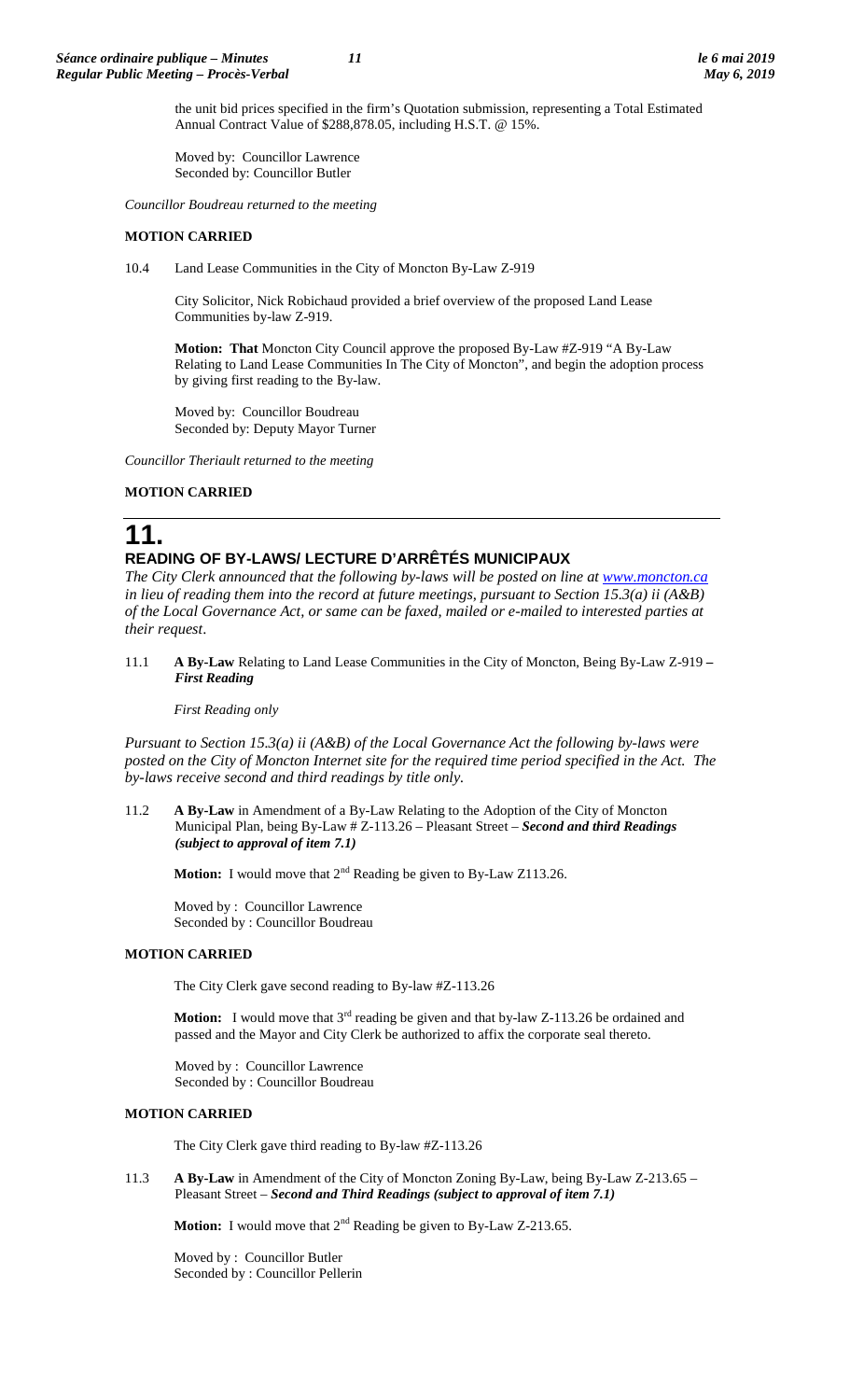# **MOTION CARRIED**

#### **The City Clerk gave second reading to** By-Law Z-213.65.

**Motion:** I would move that 3<sup>rd</sup> reading be given and that by-law Z-213.65 be ordained and passed and the Mayor and City Clerk be authorized to affix the corporate seal thereto.

Moved by : Councillor Butler Seconded by : Deputy Mayor Turner

#### **MOTION CARRIED**

**The City Clerk gave third reading to** By-Law Z-213.65.

11.4 **A By-Law** in Amendment of the City of Moncton Zoning By-Law, being By-Law Z-213.66 – Record Street – *Second and Third Readings (subject to approval of item 7.3)*

*Postponed to May 21, 2019*

11.5 **A By-Law** Relating to Buildings in the City of Moncton, being By-Law Z-419 – *Second and Third Readings*

**Motion:** I would move that  $2^{nd}$  Reading be given to By-Law Z-419.

Moved by : Deputy Mayor Turner Seconded by : Councillor Butler

#### **MOTION CARRIED**

**The City Clerk gave 2nd reading to** By-Law Z-419.

**Motion:** I would move that 3<sup>rd</sup> reading be given and that by-law Z-419 be ordained and passed and the Mayor and City Clerk be authorized to affix the corporate seal thereto.

Moved by : Councillor Lawrence Seconded by : Councillor Butler

# **MOTION CARRIED**

**The City Clerk gave 3rd reading to** By-Law Z-419

# **12. NOTICES MOTIONS AND RESOLUTIONS/ AVIS DE MOTIONS ET RÉSOLUTIONS**

# **13. APPOINTMENTS TO COMMITTEES/ NOMINATIONS À DES COMITÉS**

**Motion: That** the following appointments **be approved**:

#### **Ability Transit**

• Councillor Paul Pellerin

# **Advisory Committee on Downtown Development and Revitalization**

- Councillor Greg Turner
- Councillor Blair Lawrence
- Councillor Brian Hicks

### **Association Francophone des Municipalitiés du N.-B. (liaison)**

• Councillor Paulette Thériault

# **Capitol Theatre**

• Councillor Susan Edgett

#### **City of Moncton Employee Pension Board**

- Councillor Brian Hicks
- Councillor Charles Leger
- Mayor Dawn Arnold

#### **Codiac Regional Policing Authority**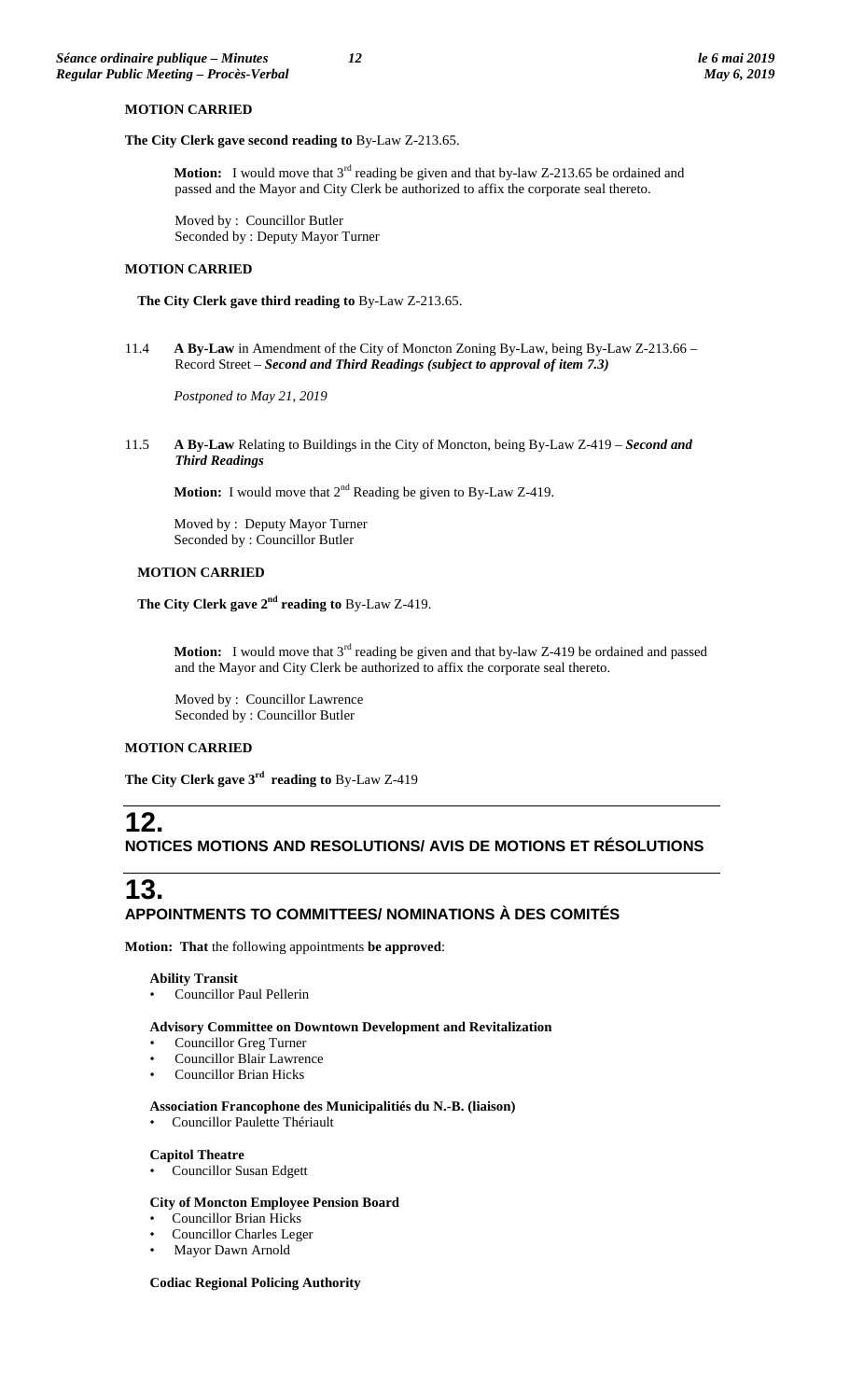Councillor Charles Leger

#### **Crossman Community Centre/Kay Arena**

• Councillor Shawn Crossman

#### **Development & Construction Permitting Advisory Committee**

- Councillor Greg Turner
- Councillor Shawn Crossman

#### **Downtown Moncton Centre-ville Inc.**

• Councillor Greg Turner

#### **Enhancing Democracy Report Implementation Committee**

- Councillor Blair Lawrence
- Councillor Susan Edgett

#### **Events Moncton Advisory Committee**

- Mayor Dawn Arnold
- Councillor Greg Turner

#### **Greater Moncton Pest Control Commission**

• Councillor Bryan Butler

#### **Greater Moncton Santa Claus Parade**

• Councillor Paul Pellerin

#### **Internal Audit Committee**

- Mayor Dawn Arnold
- Councillor Shawn Crossman
- Councillor Charles Leger
- Councillor Bryan Butler

#### **Irishtown Nature Park Committee**

- Councillor Shawn Crossman
- Councillor Paulette Thériault

#### **Mayor's Seniors Advisory Committee**

- Mayor Dawn Arnold
- Councillor Pierre Boudreau

# **Mayor's Youth Advisory Committee**

- Mayor Dawn Arnold
- Meera Joshi (BMHS)
- Jillian Nason (BMHS)
- Sarah Mowat (BMHS)
- Keira Wood (HTHS)
- Danielle Kress (MCA)
- Eleanor Wilson (MHS)
- Mia Larche (Odyssee)

#### **Medavie Blue Cross Stadium Management Committee** • Councillor Pierre Boudreau

#### **Moncton Cultural Board**

- Councillor Blair Lawrence
- Councillor Pierre Boudreau

#### **Moncton Heritage Preservation Review Board**

• Councillor Paulette Thériault

#### **Moncton Industrial Development Board of Directors**

- Mayor Dawn Arnold
- Councillor Greg Turner
- Councillor Brian Hicks

#### **Moncton Lions Community Centre Board of Directors**

- Councillor Paulette Thériault
- Councillor Bryan Butler
- Councillor Susan Edgett

#### **Moncton Market Committee**

- Councillor Greg Turner
- Councillor Bryan Butler

#### **Moncton Public Library Board of Directors**